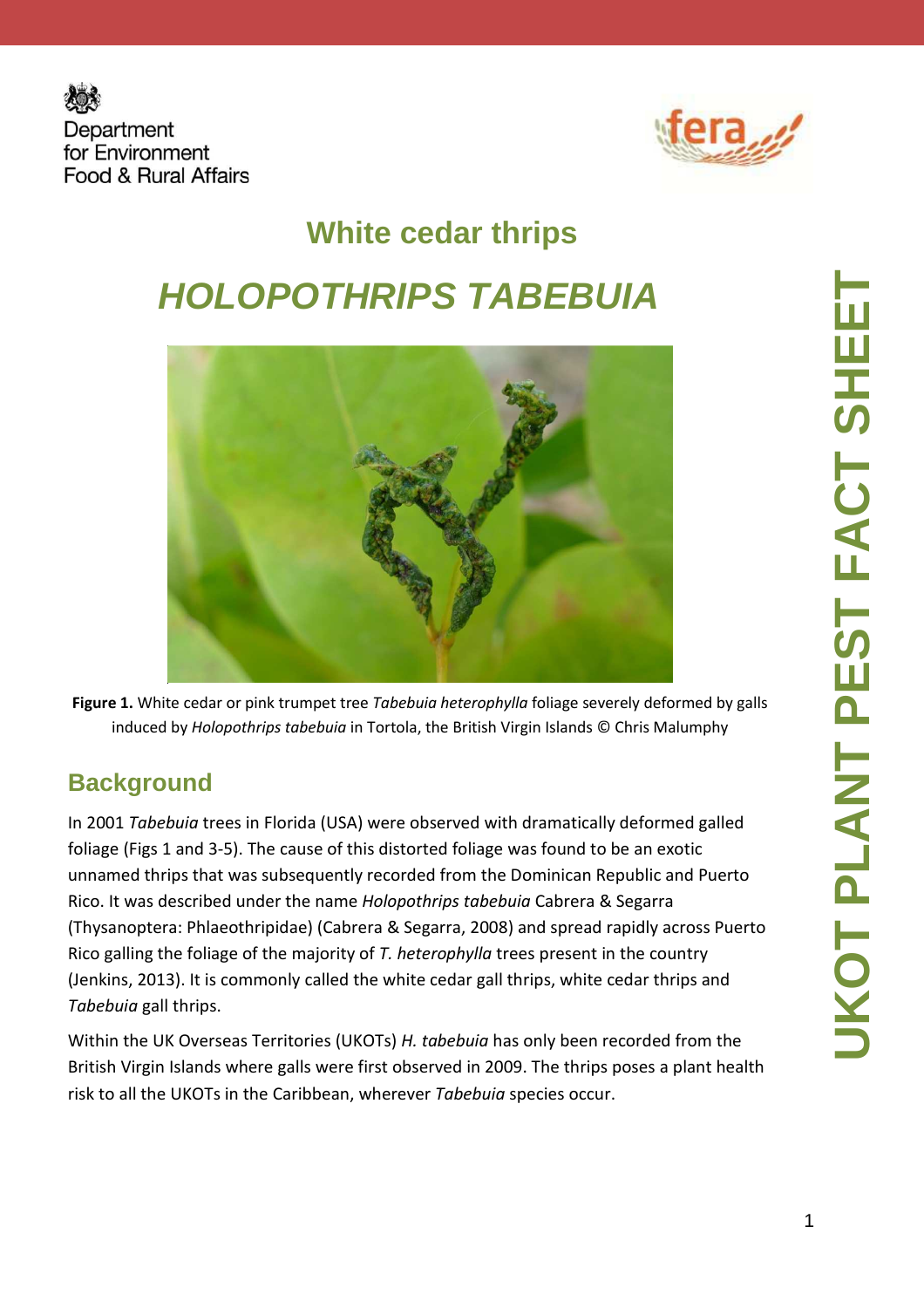

**Figure 2.** *Holopothrips tabebuia* adult in liquid, showing the bicoloured body and delicate wings © Jeffrey W. Lotz, Florida Department of Agriculture and Consumer Services, Bugwood.org



**Figure 3.** *Holopothrips tabebuia* attacks the new growth of *Tabebuia* species caused the leaf edges to become folded, rolled and crinkled © Chris Malumphy



**Figure 4.** *Tabebuia heterophylla* foliage galled by *Holopothrips tabebuia*; the thrips is having a social impact in the British Virgin Islands where the white cedar *T. heterophylla* is the Territorial Tree and Territorial Flower © Chris Malumphy



**Figure 5**. Apical growth of *Tabebuia heterophylla* can be severely damaged and young plants killed by *Holopothrips tabebuia*, British Virgin Islands © Chris Malumphy

#### **Geographical Distribution**

*Holopothrips tabebuia* is native to the Neotropical region but its precise geographical origin remains unclear. It has been introduced to the USA (Florida, since 2001), Puerto Rico (since 2006), Dominican Republic, Guadeloupe (since 2007), Martinique (since 2007), British Virgin Islands (Tortola, since 2009), and Saint Lucia (misidentified as *H. inquilinus* (Bournier)) (Cabrera & Segarra, 2008; Michel *et al*., 2008; Jn Pierre, 2008).

Galls on *Tabebuia* plants suspected to be caused by *H. tabebuia* have also been observed in the Bahamas (2012), Dominica, Saba and St. Eustatius.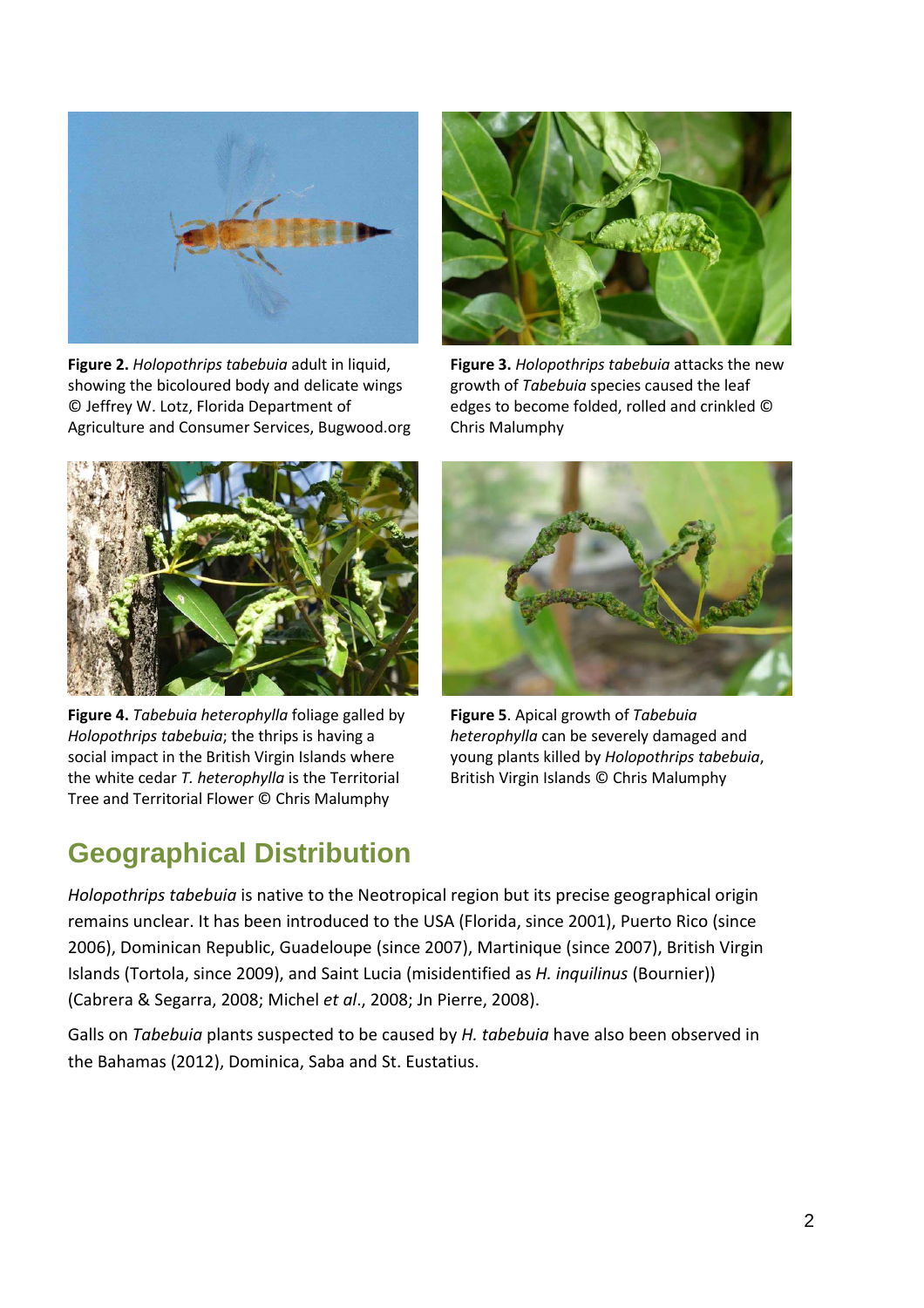#### **Host Plants**

*Holopothrips tabebuia* feeds on *Tabebuia* spp. (Bignoniaceae) and exhibits a preference for *T. heterophylla* (pink trumpet tree, white cedar, roble rosada, roble blanco), and to a lesser degree *T. aurea* (silver trumpet tree). The genus *Tabebuia* contains approximately 67 species native to the American Tropics that range from Mexico in the north to Argentina in the south, and throughout the Caribbean.

Small numbers of adult *H. tabebuia* have also been found on black-calabash *Amphitecna latifolia* (Bignoniaceae), calabash *Crescentia cujete* (Bigoniaceae) and umbrella plant *Schefflera actinophylla* (Araliaceae), although there is no evidence of any biological association with these plants because they were lacking galls (Cabrera & Segarra, 2008).

### **Description**

The adult thrips are about 2.0-2.5 mm in length, have fully developed, delicate wings (Fig. 2) and distinctly bicoloured bodies (Figs 2). The head, thorax and body are mainly yellow to brownish yellow and the tip of the abdomen is dark brown. A detailed morphological description and illustrations of adult *H. tabebuia* are provided by Cabrera & Segarra (2008).

*Holopothrips* is a Neotropical genus of about 30 described species (Mound, 2007) that may be identified with the key by Mound & Marullo (1996). Using this key, *H. tabebuia* keys out closest to *H. inquilinus*, a species described from cecidomyid galls on an unspecified host on Guadeloupe (Bournier, 1993). The two species are readily distinguished morphologically using the descriptions provided by Cabrera & Segarra (2008).

# **Biology**

Adults and larvae of *H. tabebuia* feed on the young foliage at the growing tips, inducing obvious deformations (Figs 1 and 3-5) that become more conspicuous as the infested leaves mature. The leaf edges become crinkled, folded and rolled producing a gall in which all developmental stages of the thrips coexist. The galling is usually much more pronounced on the foliage of *T. heterophylla*  than on other *Tabebuia* spp.. In Puerto Rico the severity of the attack seems more prevalent in humid districts (Cabrera *et al.,* 2008). The anthocorid bug *Montandoniola moraguezi* Puton (Hemiptera: Anthocoridae) has been observed predating on the thrips inside the galls. Mealybugs (Pseudococcidae) also occur inside the thrips galls.

#### **Dispersal and Detection**

The thrips is most likely to be first detected by the presence of the conspicuous galls (Figs 1 and 3- 5). There appears to be no published research on the dispersal rate of *H. tabebuia* but the adults are winged and it was recorded spreading rapidly in Puerto Rico wherever suitable host plants were available. It has also spread rapidly in Tortola, British Virgin Islands.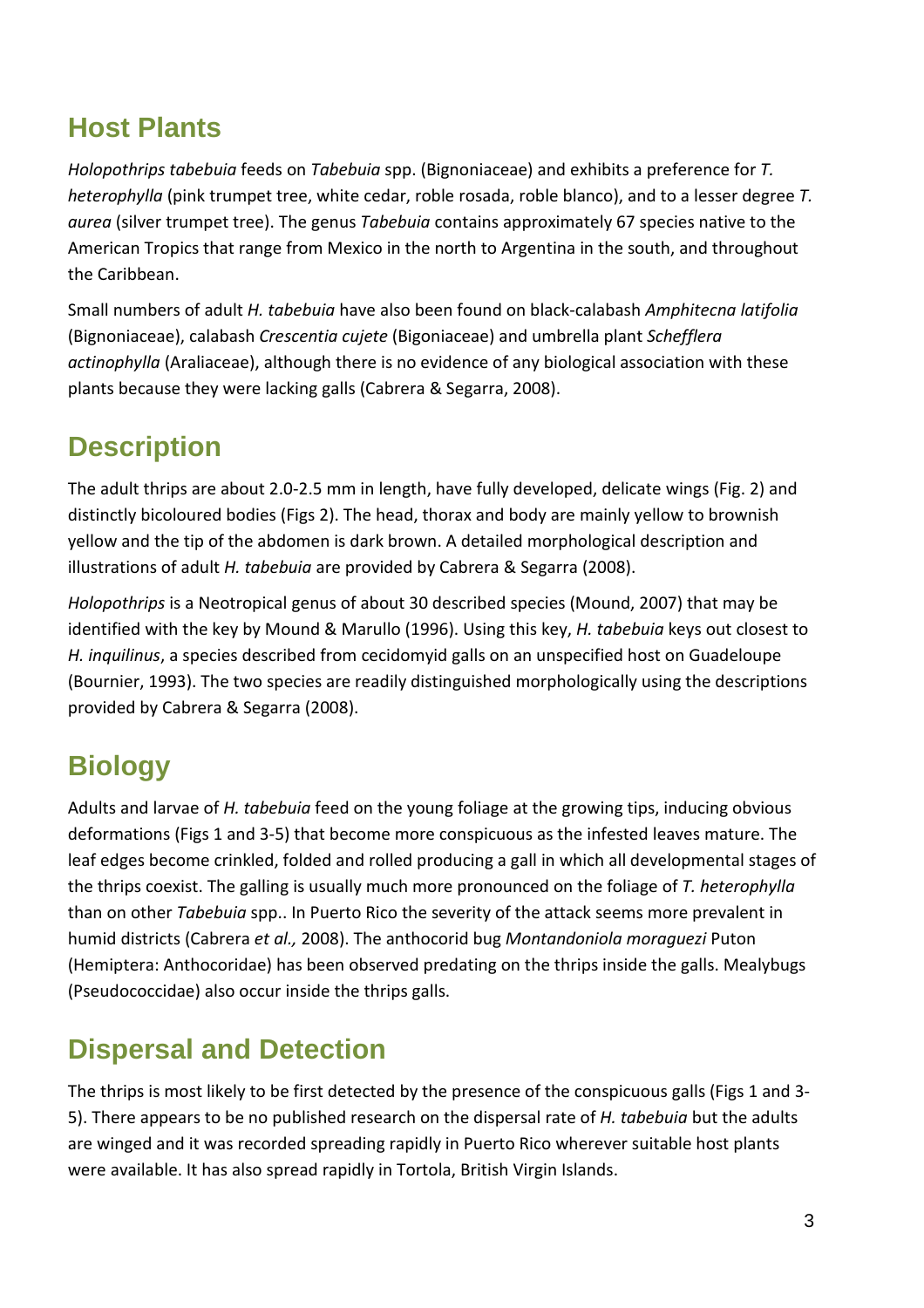#### **Economic Impact**

There do not appear to be any published reports of *H. tabebuia* having a significant economic impact but it has killed young plants in the British Virgin Islands. *Holopothrips tabebuia* is common and widespread in Puerto Rico and Tortola causing conspicuous galling to the young foliage of *T. heterophylla*, yet infested mature trees continue to flower and produce seeds. The long term affects to the plants are unknown.

The extensive galling of new growth reduces the aesthetic appearance of the plants and therefore may lower their commercial value in nurseries. The thrips may have a more significant social impact in the British Virgin Islands, where the white cedar is the Territorial Tree and Territorial Flower.

## **Advisory Information**

In most cases, chemical control is not warranted in the landscape. Young trees or high value trees in public areas may require management. Systemic pesticides recommended for thrips on ornamental plants may work. Pruning damaged leaves may help suppress the thrips numbers. Before using any pesticides the appropriate government body or plant protection service needs to be contacted to check the current regulations and the label instructions must be followed.

#### **References**

- Bournier, A. 1993. Thysanoptéres de Martinique et Guadaloupe. *Zoology: Journal of Pure and Applied Zoology* **3**: 227-240.
- Cabrera, I., Ramírez, A., Cruz, S., Vélez, A., Sáez, L. & Segarra, A. 2008. *Holopothrips tabebuia* sp.n. Cabrera & Segarra (Thysanoptera: Phlaeothripidae) en los robles *Tabebuia heterophylla* y *Tabebuia aurea* en Puerto Rico. *Journal of Agriculture of the University of Puerto Rico* **92**: 225- 229.
- Cabrera, I. & Segarra, I. 2008. A New Gall-Inducing Species of *Holopothrips* (Thysanoptera: Phlaeothripinae) from *Tabebuia* Trumpet Trees in the Caribbean Region. *The Florida Entomologist* **91** (2): 232-236.
- Jenkins, D.A. 2013. *Holopothrips tabebuiae*: A thrips from nowhere! Accessed 26<sup>th</sup> February 2017. http://entomologylabpr.blogspot.co.uk/2013/01/holopothrips-tabebuiae-thrips-from.html
- Michel, B., Étienne, J. & Ovarbury, T. 2008. A new invasive Thrips in the French Antilles: *Holopothrips tabebuia* (Thys., Phlaeothripidae). *Bulletin de la Société Entomologique de France* **113** (4): 419-420.
- Mound, L. A. 2007. Thysanoptera (Thrips) of the World a checklist. http://www.ento.csiro.au/thysanoptera/worldthrips.php (assessed 1<sup>st</sup> February 2017)
- Mound, L. A. & R. Marullo. 1996. The Thrips of Central and South America: An Introduction (Insect: Thysanoptera). *Memoirs on Entomology International* **6**: 1-487.